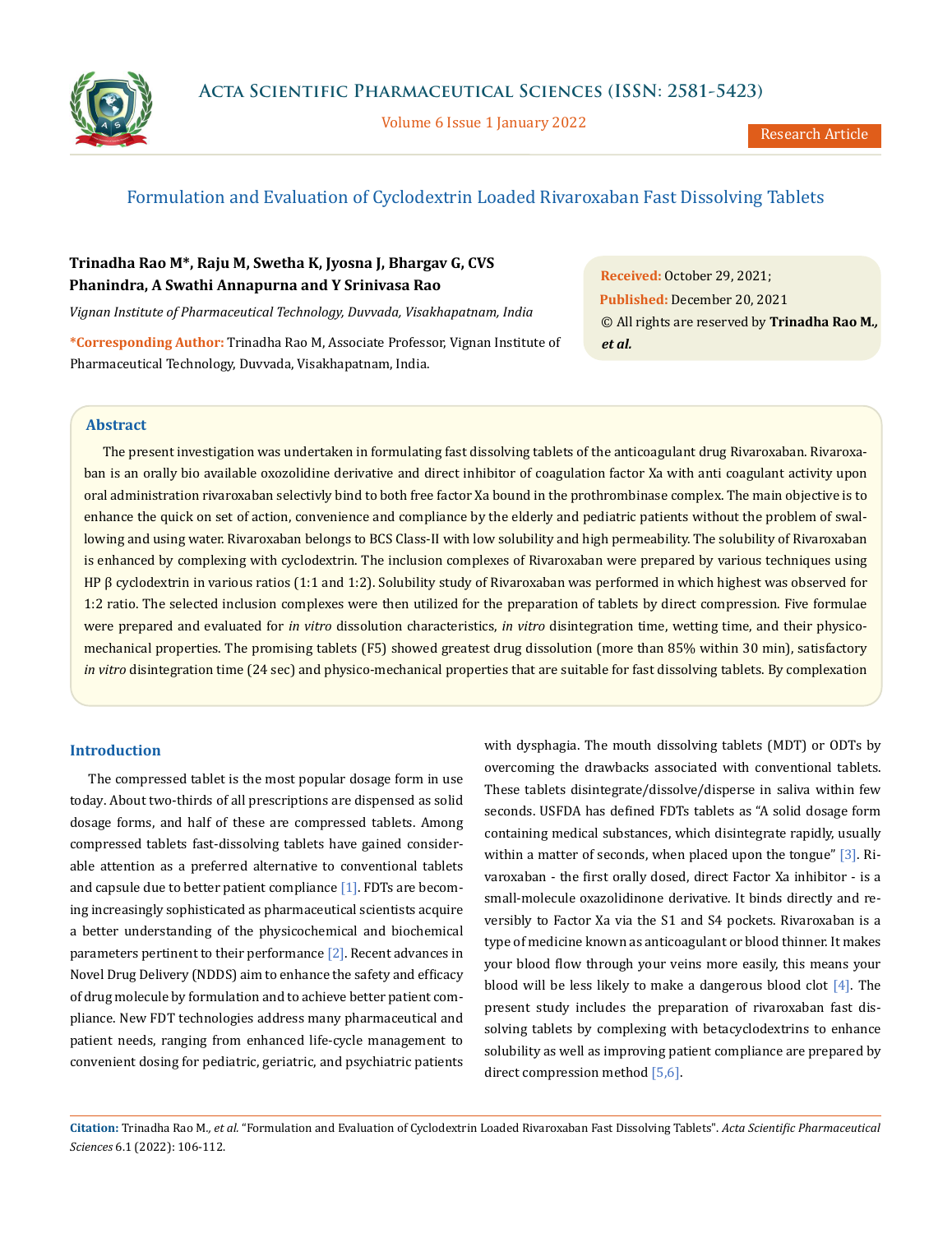## **Materials and Methods**

#### **Materials**

Rivaroxaban was obtained as gift sample from tirupathi medicare limited,paonta sahib, himachal Pradesh. Lactose, Hydroxy propyl beta cyclo dextrin (HPβCD), Sodium Starch Glycolate (SSG), Cross carmellose sodium(CCS),Micro crystalline cellulose (MCC), Magnesium stearate, and Aerosol are purchased from molychem pvt limited, Visakhapatnam.

#### **Preparation of rivaroxaban cyclodextrin complex**

The required quantities of the drug and hydroxyl propyl β-Cyclodextrin were weighed accurately in a molar ratio of 1:1 and 1:2. A homogenous paste of cyclodextrin was prepared in a mortar by adding water: ethanol mixture (1:1) in small quantities, then the drug was added with continuous kneading it was triturated for 2 hours, an appropriate quantity of water: ethanol (1:1) mixture was added further to maintain the consistency of the paste [7]. Then the paste was dried on hot air oven at 35-40°C for 24 hours. Then the dried complexes were then powdered and passed through sieve no 44 and then stored [8].

## **Formulation of rivaroxaban fast dissolving tablets: (Composition of rivaroxaban)**

Fast dissolving tablets of batch size fifty were prepared by using direct compression method with using different amount of MCC, SSG (Table 1). According to the batch size all ingredients are weighed and then pass through 2.0 mm sieve and added to polythene bag and mix for a period of 20 minutes to obtain a homogenious blend. Magnesium stearate and aerosil were weighed and sieved by using 0.25 mm sieve. The above mixture is added to polythene bag and mix 2 minutes. The powder is then tested for pre compression parameters like Angle of repose, Bulk density, Tapped density, Carr's index and Hausner's ratio. The compression of tablets was done on a rotary compression machine using 7mm flat round punch constant for all tablets. Compression force must be kept constant in all the formulation  $[9]$ .

## **Construction of calibration curve for rivaroxaban**

From the stock solution 10 mL is withdrawn in to volumetric flask, made the volume up to 100 mL with Acetonitrile : Water (60:40). From this second stock solution( $100 \mu g/mL$ ), concentrations of 10, 20, 40, 60, 80 and 100 µg/mL solutions were prepared and corresponding absorbance was measured at 250 nm in a UV/

|                                              |     |                |                |           | 107            |
|----------------------------------------------|-----|----------------|----------------|-----------|----------------|
| <b>Ingredients</b>                           | F1  | F <sub>2</sub> | F <sub>3</sub> | <b>F4</b> | F <sub>5</sub> |
| Rivaroxaban complex<br>(Equivalent to 10 mg) | 1:0 | 1:1<br>(a)     | 1:1<br>(b)     | 1:2(a)    | 1:2<br>(b)     |
| Lactose                                      | 75  | 75             | 75             | 75        | 75             |
| Micro crystalline cel-<br>lulose             | 150 | 150            | 150            | 150       | 150            |
| Sodium starch glycolate                      | 50  | 75             | 75             |           |                |
| Cross carmellose<br>sodium                   |     |                |                | 75        | 75             |
| Magnesium stearate                           | 5   | 5              | 5              | 5         | 5              |
| Aerosol                                      | 5   | 5              | 5              | 5         | 5              |

 $107$ 

## **Table 1:** Formulation composition for FDT of Rivaroxaban with HP beta cyclodextrin.

a, b are physical trituration, solvent evaporation methods.

Visible spectrophotometer against Acetonitrile: Water (60:40) solution as the blank. Calibration curve (Figure 1) was constructed by plotting the absorbance against the concentration of rivaroxaban. A regression equation was derived from the plot, which was used for the estimation of rivaroxaban in buffer solution (Table 2).

The method obeyed Beer's law in the concentration range of 10-100 µg/mL and is suitable for the estimation of rivaroxaban from different sample solutions. The correlation coefficient value (r) was found to be 0.999 indicating a positive correlation between the concentration of rivaroxaban and the corresponding absorbance values. The regression line describing the relation between concentration and absorbance was as follows [10].

 $y = 0.0060x - 0.009$ 

Where,

y is the absorbance at 250 nm and

x is the concentration of rivaroxaban in µg/mL.

| Concentration (µg/mL) | <b>Absorbance</b> |
|-----------------------|-------------------|
|                       | $0.000 \pm 0.00$  |
| 10                    | $0.056 \pm 3.75$  |
| 20                    | $0.113 \pm 3.98$  |
| 40                    | $0.260 \pm 0.96$  |
| 60                    | $0.411 \pm 1.19$  |
| 80                    | $0.538 \pm 0.57$  |
| 100                   | $0.668 \pm 0.40$  |

**Table 2:** Data for standard rivaroxaban plot.

(All the values are expressed as mean  $\pm$  RSD, n = 3).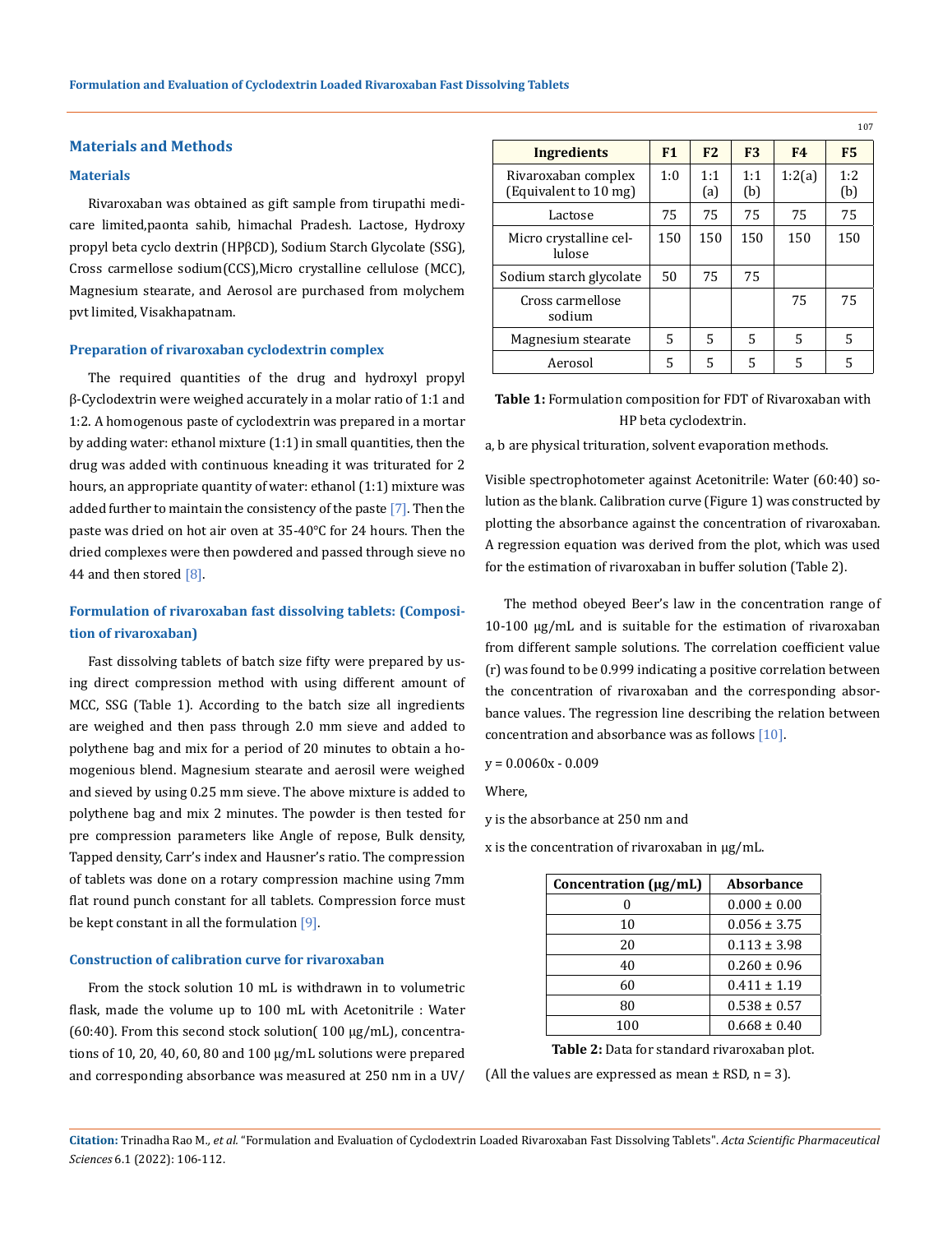

**Figure 1:** Standard calibration plot for rivaroxaban.

#### **Drug - Excipient's compatibility study**

#### **FTIR spectroscopy**

Study of the compatibility between the drug and the excipients is an important process in the development of a stable solid dosage form. Drug excipients compatibility testing at an early stage helps in the selection of excipients that increases the probability of developing a stable dosage form. Incompatibility between drug and excipients can alter stability and bioavailability of drugs, affecting its safety and/or efficacy.

Fourier transform infrared spectroscopy (FTIR) is a simple technique for the detection of changes within excipients - drug mixture. Disappearance of an absorption peak or reduction of the peak intensity combined with the appearance of new peaks gives a clear evidence of interactions between the drug and the excipients [11]. The sample (pure or drug plus excipients) was ground gently with anhydrous KBr and was compressed to form a pellet. This pellet was taken up for FTIR spectroscopy. The scanning range was 400 cm-1 to 4000 cm-1.

#### **Evaluation of rivaroxaban FDT**

Rivaroxaban ODT tablets were evaluated for Uniformity thickness (Vernier calipers), Hardness (Monsanto hardness tester), Friability (Roche's friabilator), Wetting time, Water absorption time, *in vivo* Taste evaluation, *in vitro* disintegration time, Weight variation, Drug content uniformity, *in vitro* dissolution [12].

## **Uniformity of thickness**

The thickness of three tablets was measured using Vernier calipers. The extent to which the thickness of each tablet deviates from ± 5% of the standard value was determined.

## **Hardness test**

The tablet crushing load 'which is the force required to break a tablet by compression in the radial direction was measure during a Monsanto hardness tester (Elite scientific and equipment's). The test was performed on three tablets were randomly picked from each formulation and the mean and standard deviation values were calculated.

#### **Friability test**

Friability of the tablets were determined using roche's friabilator (elite scientific and equipments) at 25 rpm for 4mins. Pre weighing of 10 tablets was placed in the friabilator and were subjected to 100 revolutions. Tablets were dusted using a soft muslin cloth and re weighed.

## **Wetting time**

A piece of double folded tissue paper was placed in a Petri plate (internal diameter; 6.5 cm) containing 6ml of the tablets were measured in seconds. The method was slightly modified by maintaining water at 37°C. Wetting time corresponds to the time for the tablets to disintegrate when kept motionless on the tongue.

#### *In vitro* **disintegration time**

Disintegration test was measured using disintegration test apparatus. 1 tablet was placed in each of the 6 tubes of disintegration test apparatus. I.P methods was following using disc. The time required for completed disintegration of tablet in each tube was determined using stop watch.

## **Weight variation test**

20 tablets were taken and their weight was determined individually and collectively on a digital weighing balance the average weight of 1tablet was determined from the collective weight. The U.S. Pharmacopoeia allows a little variation in weight of a tablet.

#### **Drug content uniformity**

Drug content of prepared tablet of each batch of formulation was determined. From each batch; five tablets were taken, weighed and finely grounded. An amount of powder equivalent to 100mg of powder was accurately weighed and dissolved in 40 ml of methanol. The resulting solution was suitably diluted and analyzed on ELITE UV-150 double beam spectrophotometer at 276 nm.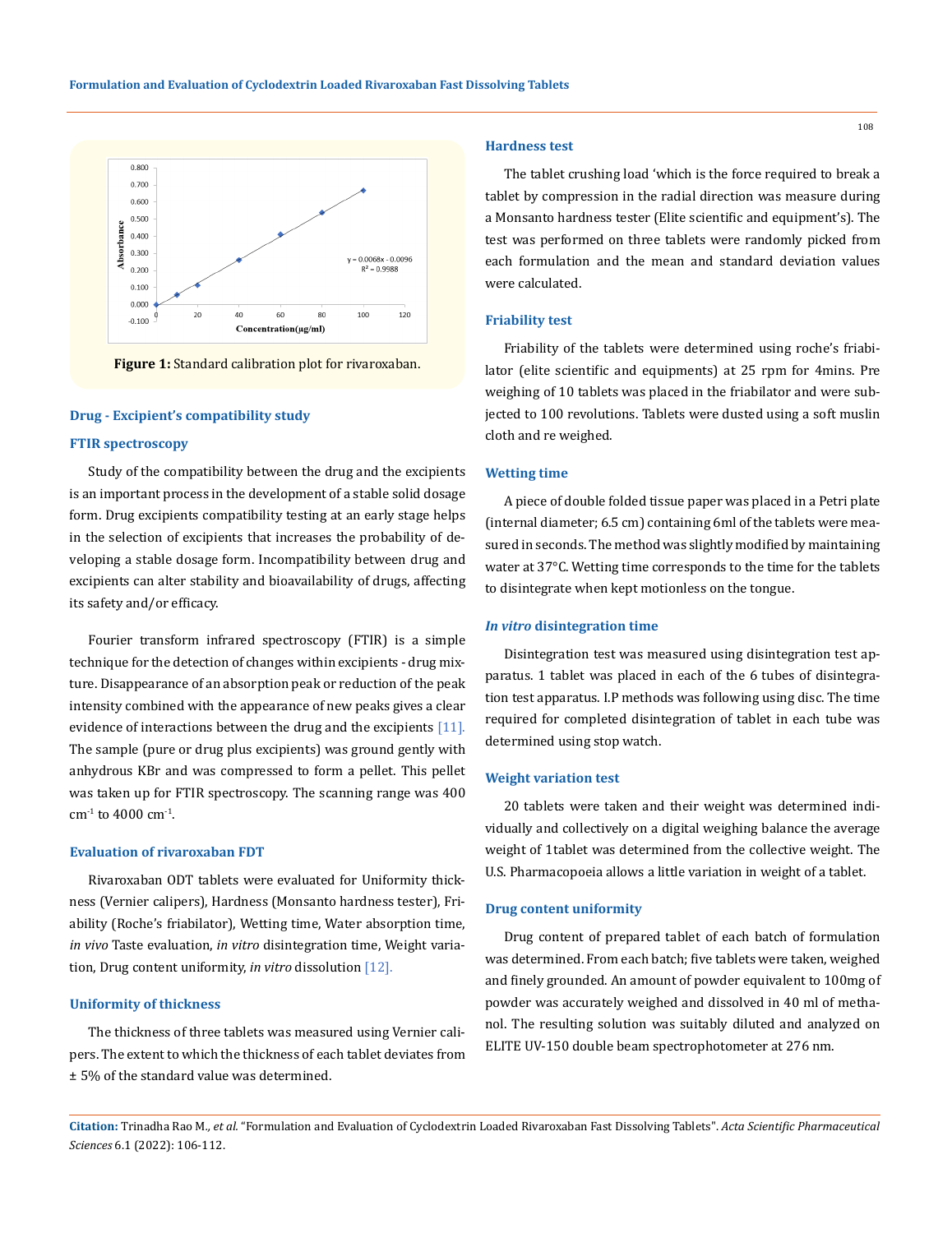#### *In-vitro* **dissolution testing**

The USP type II rotating paddle method was used to study the drug release from the tablet. The dissolution parameters are mentioned in table 3.The dissolution medium consists of 900 mL acetate buffer of ph 4.5. The release study was performed at 37  $\pm$ 0.5°C with a RPM of 50. Aliquots were withdrawn at regular time intervals and replace with fresh medium to maintain sink condition [13]. The samples were filtered with buffer and were analyzed by using UV/Visible spectrophotometer at  $250$  nm  $[14]$ .

#### **Kinetics of** *in vitro* **drug release:**

*In vitro* release data is applied to all the formulation (F1-F5) as per the given table 1 by using the equation and find the release mechanism [15].

## **Zero order kinetics**

It describes the system in which the drug release rate is independent of its connection.

$$
Q_t = Q_0 + K_0 t
$$

Where:  $Q_t$  = Amount of drug dissolved in time t

 $\mathbf{Q}_{0}$ = Initial amount of drug in the solution, which is often zero

 $\mathrm{K}_0^{\phantom{\dag}}$ = zero order release constant.

If the zero order drug release kinetics obeyed, then a plot of  $Q_t$ versus t will give a straight line with a slope of  $\mathsf{K}_{\scriptscriptstyle{0}}$  and an intercept  $\overline{\phantom{a}}$ at zero  $[16]$ .

### **First order kinetics**

It describes the drug release from the system in which the release rate is concentration dependent.

Log  $Q_t = \log Q_0 + K_t / 2.303$ 

Where  $Q_t$  = amount of drug released in time t

 $\mathrm{Q}_0^{\phantom{\dag}}$  = Initial amount of drug in the solution

 $K_t$  = first order release constant.

If the first order drug release kinetic is obeyed, then a plot of  $log(Q_{\scriptscriptstyle 0}$ -  $Q_{\scriptscriptstyle \rm t}$ ) versus t will no straight line with a slope of K  $_{\scriptscriptstyle \rm t}$ /2.303 and an intercept at  $t = 0$  of  $\log Q_0$  [17].

| <b>Type of apparatus</b> | <b>USP II (Paddle type)</b>         |
|--------------------------|-------------------------------------|
| Dissolution media        | pH 4.5 acetate buffer with 0.4 $\%$ |
|                          | sodium dodecyl sulphate             |
| Bath temperature         | $37^{\circ}$ C ± 0.5                |
| Volume of dissolution    | 900 mL                              |
| Revolution per minute    | 50                                  |
| Time points              | 0,5,10,15,30,45,60                  |
|                          |                                     |

**Table 3:** Dissolution study of rivaroxaban tablets.

#### **Results and Discussion**

#### **Drug - Excipients compatibility study**

FTIR techniques have been used here to find the physical and chemical interaction between drug and excipients used. Compatibility studies were conducted using FTIR spectrophotometer. The IR spectrum of pure rivaroxaban was studied. The FTIR scans show characteristic absorption peaks. The FTIR spectrum of pure drug and different excipients and tablet formulations were studied. The FTIR spectrum of formulations shows only slight changes were observed in characteristic peaks when compared with the FTIR spectrum of pure rivaroxaban, rivaroxaban with HP β cyclodextrin figure 2.

According to the DSC study, the thermodynamic peak of rivaroxaban formulation is observed at 154.5°C. The results indicated that the combination of drug with the optimized formulation does not affect the actual stability of rivaroxaban. It indicates the combination might be safe during formulation and storage conditions figure 3.

Based on this study, it was concluded that there is no chemical interaction between drug and excipients used and thus it can be safely used in formulation.

#### **Evaluation parameters of FDT**

Thickness of all the tablets was found to be in acceptable range between 5.80 mm to 6.03 mm and results were shown in table 4 and the diameters of all the formulations were found to be uniform. The values of friability test were in the range from 0.46% to 0.65%. The percent friability of all the formulation is less than 1% ensuring that the tablets were mechanically stable. The average wetting

**Citation:** Trinadha Rao M*., et al.* "Formulation and Evaluation of Cyclodextrin Loaded Rivaroxaban Fast Dissolving Tablets". *Acta Scientific Pharmaceutical Sciences* 6.1 (2022): 106-112.

109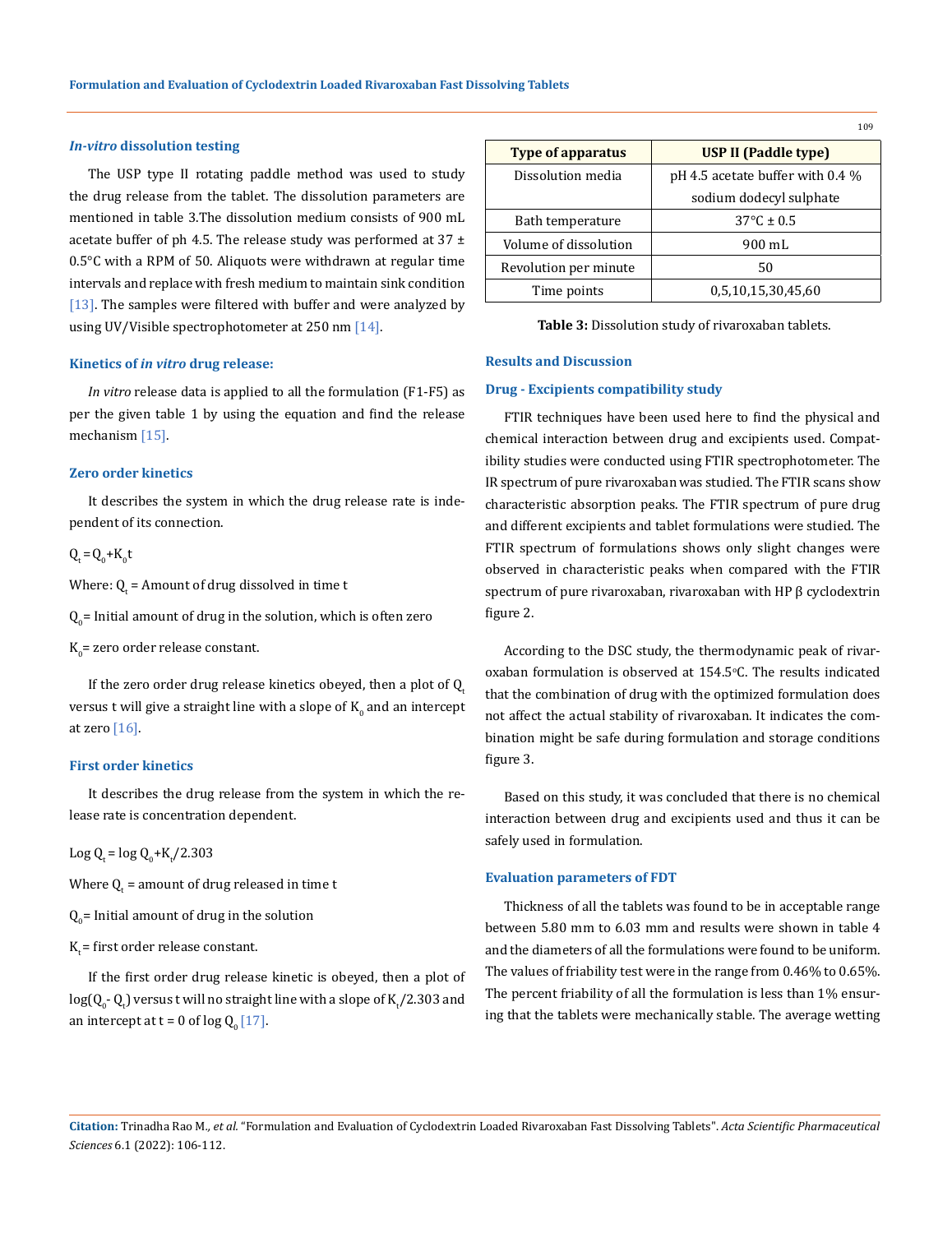



**Figure 2:** FT-IR spectrum of rivaroxaban fast dissolving tablet.



**Figure 3:** DSC spectrum of rivaroxaban fast dissolving tablet.

time of the various different formulations were found in the range of 24 to 55 seconds. Formulation F5 had lowest wetting time of 24 sec as compared to other formulations F1-F6. Thus these results indicate that these tablets would disintegrate almost instantaneously when they will come in contact with even slight quantity of saliva in the mouth. This is the most important test with respect to ODT formulations. Among all formulations F5 was found to have best disintegration time of 24sec under experimental conditions at room temperature. The drug content of all the formulations (F1-F6) in 4.5 ph acetate buffer was found to be between 98.9 to 99.9%.

| Formu-<br>lation<br>Code | Thick-<br>ness in<br>mm | <b>Hardness</b><br>(Kg/cm <sup>2</sup> ) | Friabil-<br>ity $%$ | Wetting<br>time<br>(sec) | % drug<br>release |
|--------------------------|-------------------------|------------------------------------------|---------------------|--------------------------|-------------------|
| F1                       | $5.8 \pm$               | $2.17 \pm$                               | $0.65 \pm$          | $55.67 \pm$              | $50.34 \pm$       |
|                          | 0.02                    | 0.29                                     | 0.54                | 4.93                     | 2.00              |
| F <sub>2</sub>           | 6.01 $\pm$              | $3.17 \pm$                               | $0.54 \pm$          | $44.67 \pm$              | $59.67 \pm$       |
|                          | 0.27                    | 0.29                                     | 0.24                | 1.53                     | 1.15              |
| F3                       | $6.02 \pm$              | $4.83 \pm$                               | $0.49 \pm$          | $42.67 \pm$              | $82.33 \pm$       |
|                          | 0.08                    | 0.76                                     | 0.19                | 1.53                     | 0.72              |
| F4                       | $5.9 +$                 | $3.50 \pm$                               | $0.57 \pm$          | $43.00 \pm$              | $92.33 \pm$       |
|                          | 0.15                    | 0.50                                     | 0.41                | 2.00                     | 1.05              |
| F5                       | $6.03 \pm$              | $4.83 \pm$                               | $0.46 \pm$          | $24.33 \pm$              | $98.70 \pm$       |
|                          | 0.09                    | 0.76                                     | 0.27                | 0.58                     | 1.05              |

**Table 4:** Physicochemical evaluation of fast dissolving tablets of rivaroxaban.

(All the values are expressed as mean  $\pm$  SD, n = 3).

## *In vitro* **dissolution study**

From the dissolution profile of all the formulations i.e. (F1-F6), it was found that the cumulative percentage drug release increased with increase in concentration of Sodium Starch Glycolate, cross carmellose sodium in varying ratios. Out of six formulations, F5 showed best drug release profile when compared to the other five formulations.

It has observed that comparatively with sodium starch glycollate cross carmellose sodium formulations gave better release more than 80 % release in 30 minutes. Among that F5 showing better release, further increasing crosscarmellose sodium also there is no effect on the dissolution and results were shown in the table 5.

## *In vitro* **release kinetics**

The drug release profile of all formulations of fast dissolving tablets of rivaroxaban prepared were fitted into zero order. The data were processed for regression analysis using MS- Excel statistical functions. The drug release profiles, correlation coefficient (r) values of cyclodextrin loaded fast dissolving tablets are shown in table 6 and in figure 4 and 5. Analysis of the release data as per zero order and first order kinetic models indicated that drug release from fast dissolving tablets followed zero order kinetics. All the formulations followed zero order kinetics.

## **Citation:** Trinadha Rao M*., et al.* "Formulation and Evaluation of Cyclodextrin Loaded Rivaroxaban Fast Dissolving Tablets". *Acta Scientific Pharmaceutical Sciences* 6.1 (2022): 106-112.

110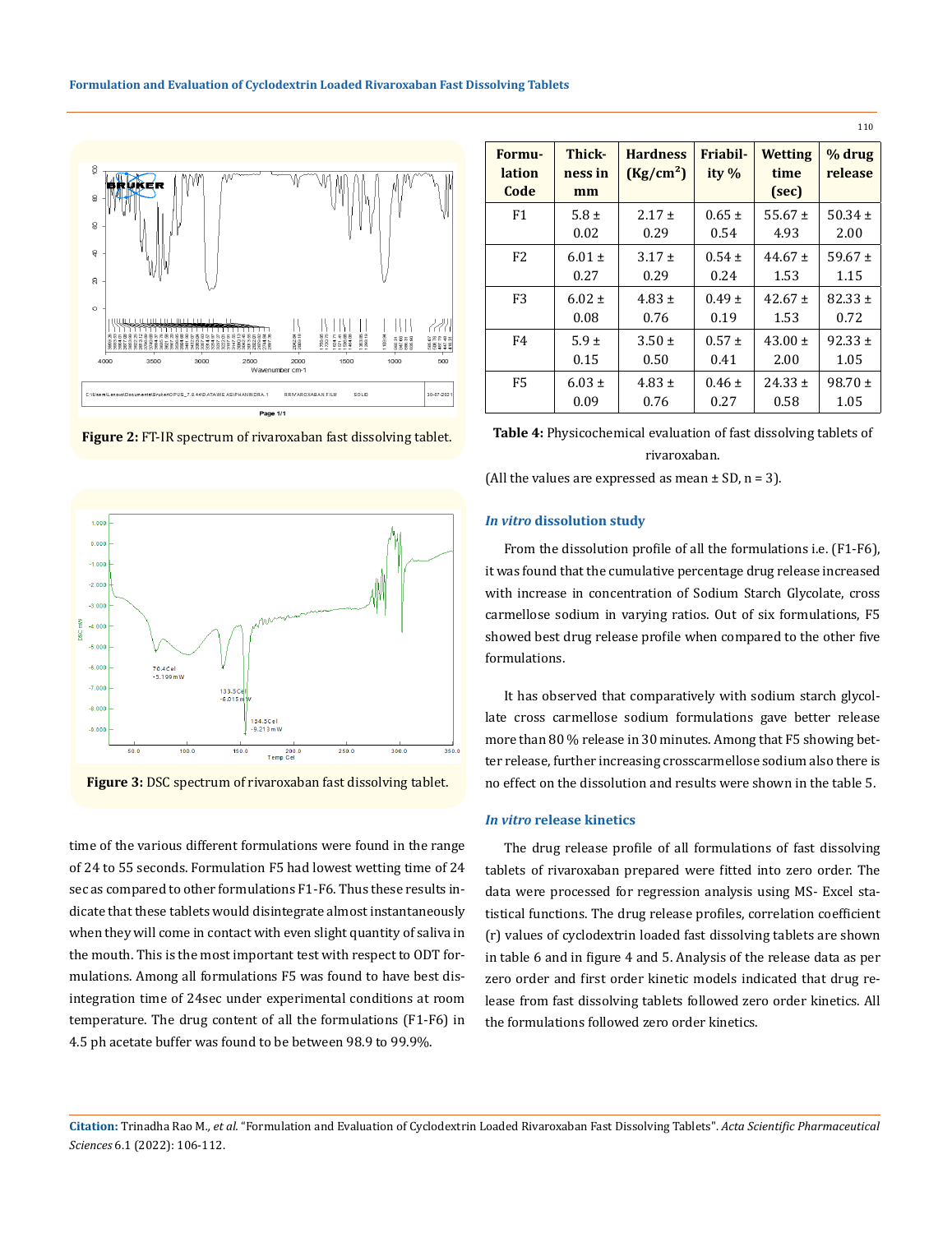| <b>Time</b> | Cumulative percentage drug release of |                |                |             |                |
|-------------|---------------------------------------|----------------|----------------|-------------|----------------|
| (in min)    | formulated tablets                    |                |                |             |                |
|             | F1                                    | F <sub>2</sub> | F <sub>3</sub> | <b>F4</b>   | F <sub>5</sub> |
| $\theta$    | $00.00 \pm$                           | $00.00 \pm$    | $00.00 \pm$    | $00.00 \pm$ | $00.00 \pm$    |
|             | 0.00                                  | 0.00           | 0.00           | 0.00        | 0.00           |
| 5           | $12.33 \pm$                           | $13.67 \pm$    | $16.67 \pm$    | $15.67 \pm$ | $18.33 \pm$    |
|             | 2.52                                  | 1.53           | 2.08           | 1.15        | 0.58           |
| 10          | $16.34 \pm$                           | $18.33 \pm$    | $23.00 \pm$    | $20.00 \pm$ | $23.00 \pm$    |
|             | 1.16                                  | 1.53           | 1.73           | 1.73        | 2.00           |
| 15          | $27.67 \pm$                           | $35.00 \pm$    | $37.33 \pm$    | $39.33 \pm$ | $40.00 \pm$    |
|             | 2.52                                  | 2.00           | 1.53           | 1.53        | 1.00           |
| 20          | $42.33 \pm$                           | $44.67 \pm$    | $48.00 \pm$    | $53.67 \pm$ | $54.67 \pm$    |
|             | 0.58                                  | 2.52           | 1.00           | 2.08        | 1.53           |
| 30          | $50.32 \pm$                           | 58.00 $\pm$    | $71.00 \pm$    | $74.33 \pm$ | $86.33 \pm$    |
|             | 1.53                                  | 2.00           | 3.61           | 4.04        | 1.53           |
| 45          | $50.36 \pm$                           | $59.67 \pm$    | $75.00 \pm$    | $85.00 \pm$ | $90.00 \pm$    |
|             | 1.26                                  | 2.52           | 2.65           | 2.65        | 2.65           |
| 60          | $50.34 \pm$                           | $59.67 \pm$    | $82.33 \pm$    | $92.33 \pm$ | $98.70 \pm$    |
|             | 2.08                                  | 2.52           | 2.08           | 2.08        | 1.00           |

**Table 5:** *In vitro* dissolution studies (F1-F5) of FDT of Rivaroxaban

(All the values are expressed as mean  $\pm$  SD, n = 3).



**Figure 4:** Zero order drug release profiles of different formulations (F1-F5) of cyclodextrin loaded rivaroxaban fast dissolving tablets.

| S. No          | <b>Zero order</b> | <b>First order</b> |  |
|----------------|-------------------|--------------------|--|
|                | $\mathbb{R}^2$    | $R^2$              |  |
| F1             | 0.573             | 0.002              |  |
| F <sub>2</sub> | 0.788             | 0.029              |  |
| F3             | 0.866             | 0.171              |  |
| F4             | 0.907             | 0.262              |  |
| F5             | 0.951             | 0.313              |  |

**Table 6:** Kinetics of drug release.



**Figure 5:** First order drug release profiles of different formulations (F1-F5) of cyclodextrin loaded rivaroxaban fast dissolving tablets.

### **Conclusion**

Rivaroxaban belongs to BCS class II drug having low solubility and high permeability and having bitter in taste. The aim the study was to enhance the solubility and acceptability of the patient who are facing swallowing difficulties that is geriatric and bed ridden patients faces difficulties in swallowing. Inclusion complexes are entities comprising two or more molecules in which one of the molecules is the "host" molecule and the second one is a "guest" molecule. Either whole molecules or part of molecules which are hydrophobic and can fit into the cavity of host in the presence of water are included into the host cavity. Cyclodextrins are able to form inclusion complexes in aqueous solutions, with drugs, by taking up the drug molecule or lipophilic moiety of the molecule, into the central cavity in which the polar cyclodextrin cavity is occupied by water molecules that are in an energetically unfavoured